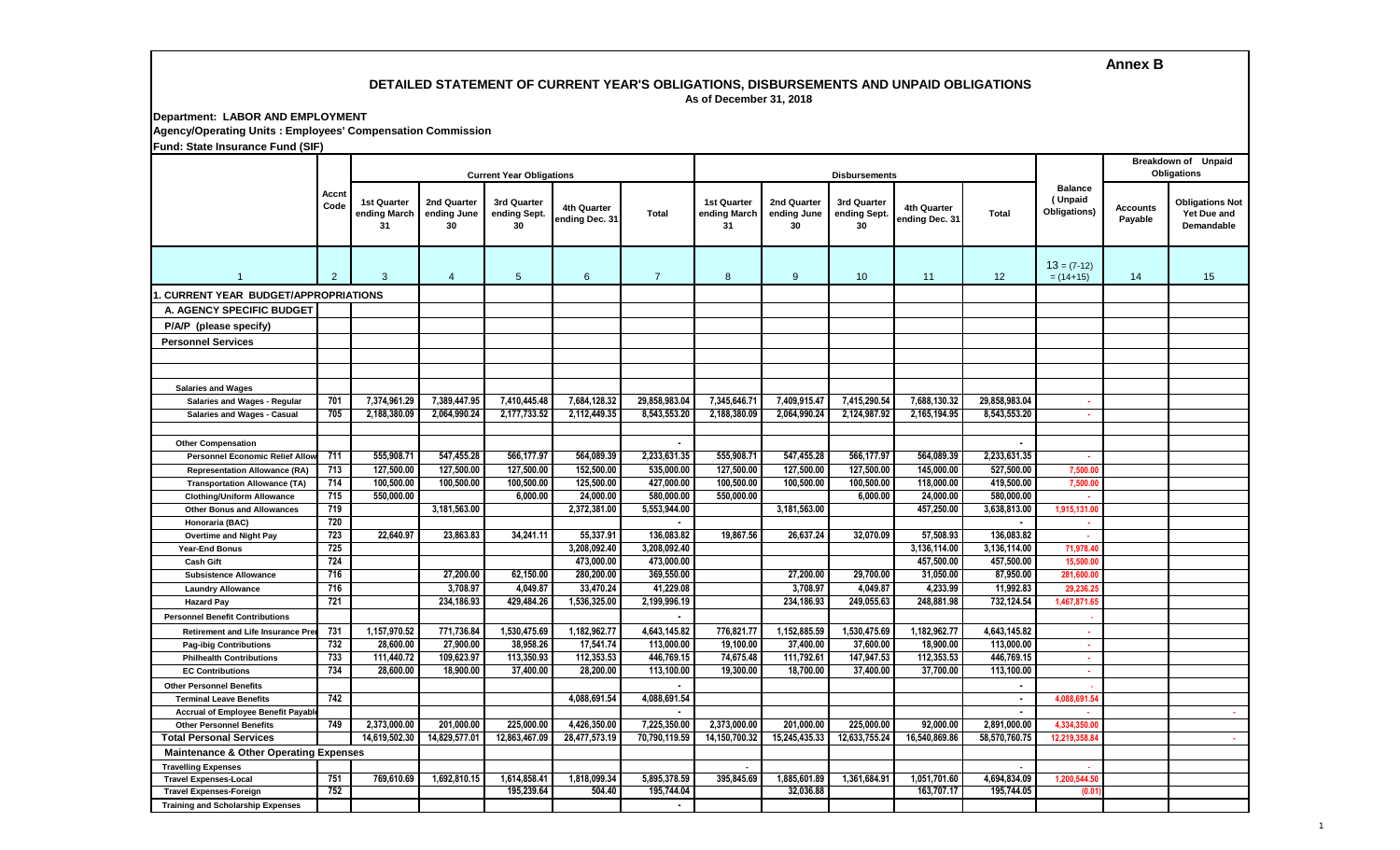# **Annex B**

#### **DETAILED STATEMENT OF CURRENT YEAR'S OBLIGATIONS, DISBURSEMENTS AND UNPAID OBLIGATIONS As of December 31, 2018**

**Department: LABOR AND EMPLOYMENT**

**Agency/Operating Units : Employees' Compensation Commission**

**Fund: State Insurance Fund (SIF)**

|                                                       | Accnt<br>Code |                                          |                                  | <b>Current Year Obligations</b>   |                               |                |                                   |                                  | <b>Disbursements</b>              |                                      | Breakdown of Unpaid<br><b>Obligations</b> |                                           |                            |                                                     |
|-------------------------------------------------------|---------------|------------------------------------------|----------------------------------|-----------------------------------|-------------------------------|----------------|-----------------------------------|----------------------------------|-----------------------------------|--------------------------------------|-------------------------------------------|-------------------------------------------|----------------------------|-----------------------------------------------------|
|                                                       |               | <b>1st Quarter</b><br>ending March<br>31 | 2nd Quarter<br>ending June<br>30 | 3rd Quarter<br>ending Sept.<br>30 | 4th Quarter<br>ending Dec. 31 | <b>Total</b>   | 1st Quarter<br>ending March<br>31 | 2nd Quarter<br>ending June<br>30 | 3rd Quarter<br>ending Sept.<br>30 | <b>4th Quarter</b><br>ending Dec. 31 | <b>Total</b>                              | <b>Balance</b><br>(Unpaid<br>Obligations) | <b>Accounts</b><br>Payable | <b>Obligations Not</b><br>Yet Due and<br>Demandable |
| $\overline{1}$                                        | 2             | 3                                        | $\overline{4}$                   | $5\overline{)}$                   | 6                             | $\overline{7}$ | 8                                 | $9^{\circ}$                      | 10                                | 11                                   | 12                                        | $13 = (7-12)$<br>$= (14+15)$              | 14                         | 15                                                  |
| <b>Training Expenses (Including MOA, Co</b>           | 753           | 1,883,376.64                             | 4,090,037.33                     | 4,233,583.4                       | 4,944,974.24                  | 15,151,971.68  | 1,368,376.64                      | 3,755,738.78                     | 2,903,952.0                       | 6,615,253.25                         | 14,643,320.68                             | 508,651.0                                 |                            |                                                     |
| <b>Supplies and Materials Expenses</b>                |               |                                          |                                  |                                   |                               |                |                                   |                                  |                                   |                                      |                                           |                                           |                            |                                                     |
| <b>Office Supplies Expenses</b>                       | 755           | 210,876.43                               | 199,552.24                       | 421,523.35                        | 81,561.54                     | 913,513.56     | 47.983.00                         | 299,005.16                       | 259,639.79                        | 321,885.61                           | 928,513.56                                | (15,000.0)                                |                            |                                                     |
| Other Office Supplies Expenses - IT (F                | 765           | 435,522.13                               | 239,037.90                       | 278,675.45                        | (126,758.20)                  | 826,477.28     | 20,106.00                         | 241,701.97                       | 297,497.68                        | 267,171.63                           | 826,477.28                                |                                           |                            |                                                     |
| Semi-Expendable - Mach.& Off. Equipn                  | $rac{}{ }$    | 43,909.00                                | 56,957.00                        | 45,026.75                         | 255,483.00                    | 401,375.75     | 43,909.00                         | 47,699.00                        | 74,242.75                         | 48,905.00                            | 214,755.75                                | 186,620.0                                 |                            |                                                     |
| Semi-Expendable - Info. Technology                    | IT            |                                          |                                  |                                   |                               | $\sim$         |                                   |                                  |                                   |                                      | $\blacksquare$                            | . .                                       |                            |                                                     |
| Semi-Expendable - Office Medical Eqpt                 | <b>OME</b>    |                                          |                                  |                                   |                               | $\blacksquare$ |                                   |                                  |                                   |                                      | $\blacksquare$                            | a.                                        |                            |                                                     |
| Semi-Expendable - Furniture & Fixtures                | F             | 113,622.00                               | 49,405.00                        | 27,283.00                         | 259,548.65                    | 449,858.65     | 113,622.00                        | 49,405.00                        | 27,283.00                         | 259,548.65                           | 449,858.65                                | ×.                                        |                            |                                                     |
| Fuel, Oil and Lubricants Expenses                     | 761           | 98,602.62                                | 79,207.80                        | 91,359.82                         | 53,650.23                     | 322,820.47     | 48,602.62                         | 79,207.80                        | 89,359.88                         | 105,650.37                           | 322,820.67                                | (0.20)                                    |                            |                                                     |
| <b>Textbooks and Instructional Materials</b>          | 763           | $\blacksquare$                           | 1,500.00                         |                                   |                               | 1,500.00       | $\sim$                            | 1,500.00                         |                                   |                                      | 1,500.00                                  | . .                                       |                            |                                                     |
| <b>Utility Expenses</b>                               |               |                                          |                                  |                                   |                               |                |                                   |                                  |                                   |                                      | $\blacksquare$                            | $\sim$                                    |                            |                                                     |
| <b>Water Expenses</b>                                 | 766           | 293,328.93                               | 61,353.64                        | 158,225.24                        | (695.72)                      | 512,212.09     | 259,580.23                        | 71,651.95                        | 96,852.12                         | 84,127.79                            | 512,212.09                                | ×.                                        |                            |                                                     |
| <b>Electricity Expenses</b>                           | 767           | 791,503.09                               | 1,513,656.00                     | (55,255.32                        | 979,060.20                    | 3,228,963.97   | 442,412.98                        | 890,395.44                       | 903,910.43                        | 684,666.99                           | 2,921,385.84                              | 307,578.1                                 |                            |                                                     |
| <b>Communication Expenses</b>                         |               |                                          |                                  |                                   |                               | $\sim$         |                                   |                                  |                                   |                                      |                                           |                                           |                            |                                                     |
| Postage and Deliveries (Philippine Po                 | 771           | 62.447.16                                | 101.871.79                       | 334.211.51                        | 18.864.27                     | 517.394.73     | 26.547.16                         | 72.982.79                        | 184.462.46                        | 223.041.32                           | 507.033.73                                | 10.361.0                                  |                            |                                                     |
| Telephone Expenses-Landline (Main a                   | 772           | 271.097.81                               | 268,375.06                       | 266.001.85                        | 294.181.43                    | 1.099.656.15   | 271.097.81                        | 268,375.06                       | 266.001.85                        | 291.848.04                           | 1,097,322.76                              | 2.333.3                                   |                            |                                                     |
| Telephone Expenses-Mobile (Main and                   | 773           | 81,199.70                                | 75.294.85                        | 68.112.16                         | 108.922.69                    | 333.529.40     | 81.199.70                         | 75.294.85                        | 68,112.16                         | 104.273.51                           | 328,880.22                                | 4.649.1                                   |                            |                                                     |
| <b>Internet Subscription Expenses</b>                 | 774           | 55.450.00                                | 123,774.00                       | 129.324.86                        | 71,415.14                     | 379,964.00     | 53,200,00                         | 126,024.00                       | 87.120.00                         | 88.620.00                            | 354.964.00                                | 25,000.0                                  |                            |                                                     |
| Cable, Sattelite & Telegraph & Radio I                | 775           |                                          |                                  |                                   |                               |                |                                   |                                  |                                   |                                      |                                           |                                           |                            |                                                     |
| <b>Membership Dues and Contribution</b>               | 778           |                                          |                                  | 100.000.00                        |                               | 100,000.00     |                                   |                                  | 100.000.00                        |                                      | 100.000.00                                | . н.                                      |                            |                                                     |
| Confidential, Intelligence and Extraordinary Expenses |               |                                          |                                  |                                   |                               |                |                                   |                                  |                                   |                                      |                                           | . н.                                      |                            |                                                     |
| <b>Extraordinary Expenses</b>                         | 883           | 24,702.85                                | 30.878.33                        | 30.492.68                         | 31,526.14                     | 117,600.00     | 24,702.85                         | 30,878.33                        | 30,492.68                         | 31,526.14                            | 117,600.00                                | ×.                                        |                            |                                                     |
| <b>Professional Services</b>                          |               |                                          |                                  |                                   |                               |                |                                   |                                  |                                   |                                      |                                           | ×.                                        |                            |                                                     |
| <b>Legal Services</b>                                 | 791           | 17,500.00                                | 20,000.00                        | 30,000.00                         | 20,000.00                     | 87,500.00      | 17,500.00                         | 15,000.00                        | 35,000.00                         | 20,000.00                            | 87,500.00                                 |                                           |                            |                                                     |
| <b>Auditing Services</b>                              | 792           |                                          |                                  | 2,777,609.00                      |                               | 2,777,609.00   |                                   |                                  | 2,777,609.00                      |                                      | 2,777,609.00                              |                                           |                            |                                                     |
| <b>Other Professional Services</b>                    | 799           | 419,336.44                               | 2,429,495.43                     | 4,416,389.92                      | 5,001,134.04                  | 12,266,355.83  | 419,336.44                        | 2,429,495.43                     | 3,173,161.95                      | 3,194,112.18                         | 9,216,106.00                              | 3,050,249.8                               |                            |                                                     |
| <b>General Services</b>                               |               |                                          |                                  |                                   |                               |                |                                   |                                  |                                   |                                      |                                           |                                           |                            |                                                     |
| <b>General Services (SPES Program)</b>                | 795           |                                          | 356,687.90                       | 58.676.48                         |                               | 415,364.38     |                                   | 356,687.90                       | 58,676.48                         |                                      | 415.364.38                                |                                           |                            |                                                     |
| <b>Janitorial Services</b>                            | 796           | 441,263.91                               | 963,095.80                       | 783,280.49                        | 1,544,923.99                  | 3,732,564.19   | 441,263.91                        | 814,961.02                       | 931,415.27                        | 1,187,399.74                         | 3,375,039.94                              | 357,524.2                                 |                            |                                                     |
| <b>Security Services</b>                              | 797           | 760,618.05                               | 913,161.66                       | 913,461.66                        | 1,090,546.91                  | 3,677,788.28   | 760,618.05                        | 912,561.66                       | 912,561.66                        | 911,961.66                           | 3,497,703.03                              | 180,085.2                                 |                            |                                                     |
| <b>Repairs and Maintenance</b>                        |               |                                          |                                  |                                   |                               | $\blacksquare$ |                                   |                                  |                                   |                                      | $\blacksquare$                            |                                           |                            |                                                     |
| Repairs & Maintenance - Buildings & O                 | 811           | 85,625.99                                | 72,421.34                        | 40,385.01                         | 369,377.67                    | 567,810.01     | 85,625.99                         | 72,421.34                        | 40,385.01                         | 40,507.01                            | 238,939.35                                | 328,870.6                                 |                            |                                                     |
| Repairs & Maintenance - Office Equipn                 | 821           | 22,790.39                                | 8,383.34                         | 12,752.54                         | (17, 852.54)                  | 26,073.73      | 22,790.39                         | 8,383.34                         | 2,825.01                          | (7,925.01)                           | 26,073.73                                 | ×.                                        |                            |                                                     |
| Repairs & Maintenance - Office Furnit                 | 822           |                                          |                                  |                                   |                               | $\blacksquare$ |                                   |                                  |                                   |                                      | $\blacksquare$                            | . .                                       |                            |                                                     |
| Repairs & Maintenance - IT Equipment                  | 823           | 7,666.68                                 | 111,166.68                       | 80.311.54                         | 160,616.70                    | 359.761.60     | 7,666.68                          | 111,166.68                       | 80.311.54                         | 156,816.70                           | 355,961.60                                | 3.800.0                                   |                            |                                                     |
| Repairs & Maintenance - Motor Vehicle                 | 841           | 38.290.53                                | 47,917.44                        | 40.584.05                         | 152,867.45                    | 279.659.47     | 38.290.53                         | 47,917.44                        | 40.584.05                         | 152.867.45                           | 279,659.47                                | ×.                                        |                            |                                                     |
|                                                       |               |                                          |                                  |                                   |                               |                |                                   |                                  |                                   |                                      |                                           |                                           |                            |                                                     |
| <b>Donation</b>                                       | 878           |                                          | 257.500.00                       | 49.500.00                         |                               | 307.000.00     |                                   | 257.500.00                       | 49.500.00                         |                                      | 307.000.00                                | . .                                       |                            |                                                     |
| <b>Miscellaneous Expenses</b>                         | 884           | 13,440.00                                | 10,140.00                        | 354,399.50                        | 383.645.75                    | 761,625.25     | 6.640.00                          | 14,420.00                        | 21,189.50                         | 719,375.75                           | 761,625.25                                | $\sim$                                    |                            |                                                     |